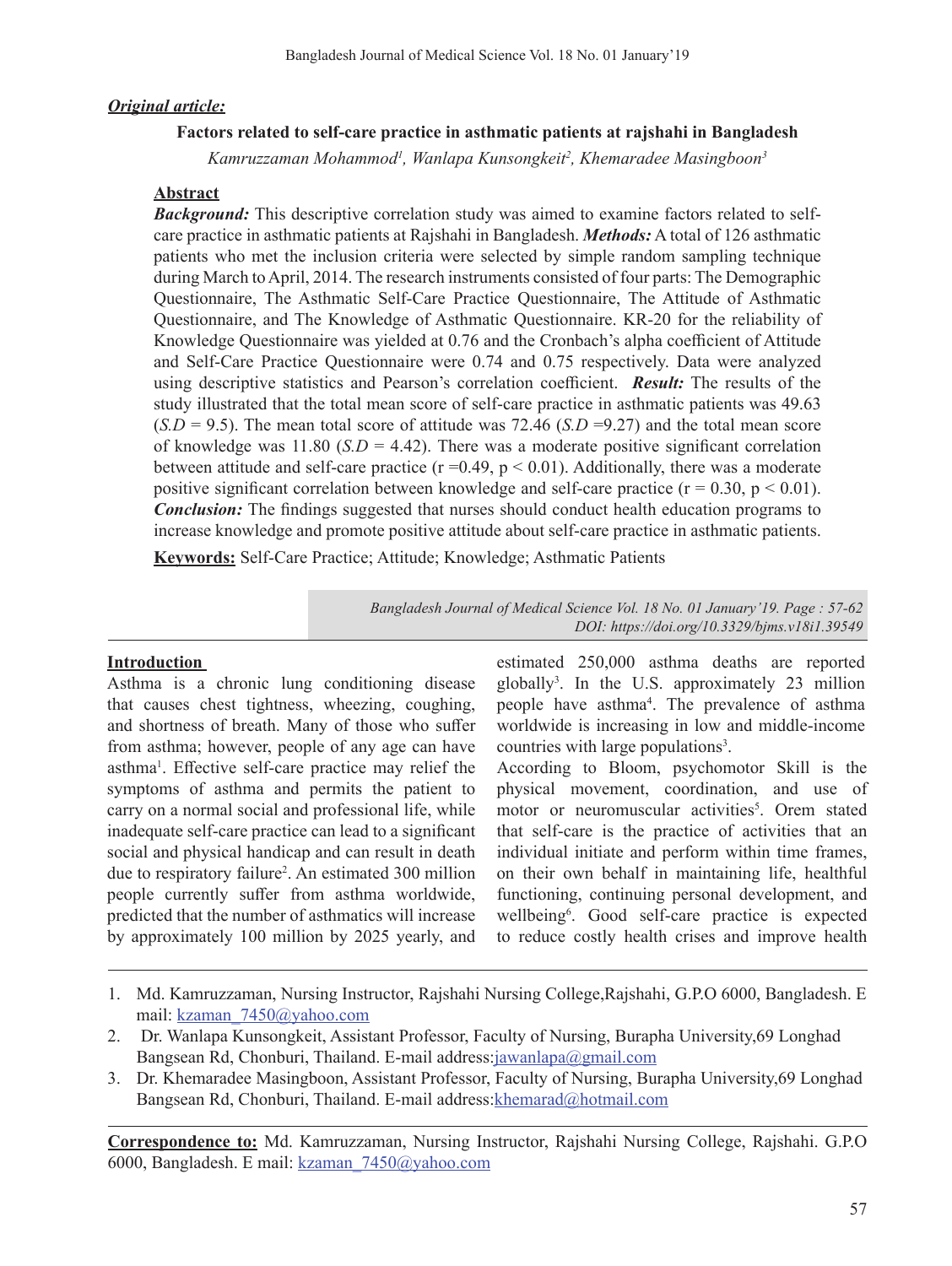outcomes for chronically ill patients with conditions such as asthma7 . One of the case studies has been shown that there is up to a 66% reduction in hospital admissions, 46% reduction in length of stay and 60% reduction in Emergency Department visits due to self-care practice<sup>8</sup>. Improving self-care practice can help to avoid exacerbating asthma attacks; because avoidance of triggers is a key component of improving, controlling and preventing asthma attacks<sup>9</sup>. An increasing attitude can improve patients' self-care practice and carry out the necessary for successfully resolving their asthma problems<sup>7</sup>.

In Bangladesh, prevalence of asthma is increasing day by day. Bangladesh is a developing country and population is high and also low income. The prevalence of this chronic disease is very high in Bangladesh<sup>9</sup>. In 1999 first population-based studies to determine the magnitude of the asthma problem have been carried out in Bangladesh<sup>10</sup>. There are estimated 11.6 million people affected from asthma in Bangladesh $10$ .

Several studies revealed that self-care practice has very effective and substantial benefits for asthmatic patients<sup>11</sup>. However, there is very limited information available about asthmatic patients' regarding selfcare practice in Bangladesh and this study is the first of its kind. Therefore, it is important to explore the knowledge, attitude, and self-care practice. In addition, it is important to identify the relationships between knowledge, attitude, and self-care practice in asthmatic patients at Rajshahi in Bangladesh. The study result can be useful to improve self-care practice in asthmatic patients.

# **Objectives of the study**

- 1. To explore the self-care practice in asthmatic patients at Rajshahi in Bangladesh.
- 2. To examine the relationships between knowledge, attitude, and self-care practice in asthmatic patients at Rajshahi in Bangladesh.

#### **Materials and methods**

The descriptive correlational study design was used to explore self-care practice in asthmatic patients and the relationships between knowledge, attitude, and self-care practice in asthmatic patients at Rajshahi in Bangladesh. Target population was asthmatic patients who came to receive treatment and follow up in asthma clinic Out Patient Department (OPD) at Rajshahi Medical College Hospital (RMCH) from March to April in 2014. Total 126 asthmatic patients were selected using by simple random sampling technique.

#### **Sample Preparation**

The sample size was calculated by using power analysis. There were three components required to estimate the sample size are: 1) the level of significance ( $\alpha$ ), 2) the power of statistical test (1- $\beta$ ), and the population effect size  $(\gamma)^{12}$ . Polit and Hungler stated that when there are no relevant earlier study findings, the researcher used conventions based on expectations of a small sample size<sup>13</sup>. Therefore, the sample size in this study was estimated the significance at 0.05, a power of 0.80, and the small effect size 0.25, requiring a sample size of 126 asthmatic patients for the study.

The questionnaire of this study was developed by the researcher based on the literature review. The instruments included 4 sections: 1) The Demographic Questionnaire, 2) The Asthmatic Self-Care Practice Questionnaire, 3) The Attitude of Asthmatic Questionnaire, and 4) The Knowledge of Asthmatic Questionnaire. The Asthmatic Self-care Practice Questionnaire was consisted of 20 items a four-point Likert scale ranged from 1 to 4; 4= always perform,  $3=$  frequent perform,  $2=$  sometimes perform, and  $1=$ never perform. The score of Asthmatic Self-Care Practice Questionnaire calculated from summing the total score ranged from 20 to 80. The Attitude of Asthmatic Questionnaire was consisted of 20 items composed of 5 levels of attitude ranged from 1 to 5; 5=strongly agree, 4= agree, 3= neither agree nor disagree (not sure),  $2=$  disagree, and  $1=$  strongly disagree. The total score ranged from 20 to 100. The Knowledge of Asthmatic Questionnaire was composed of 20 items.All questionnaires answered in to "yes"/ "No". For correcting one answer respondent got one (1) score and incorrect answer got zero (0) score. The knowledge of Asthmatic Questionnaire calculated from summing the total score ranged from 0 to 20. The higher score indicated high knowledge and lower score indicated low knowledge.

The content validity index of The Knowledge of Asthmatic Questionnaire was .90, The Attitude of Asthmatic Questionnaire was 0.90, and The Self-Care Practice of Asthmatic Questionnaire was 0.95. The reliability of the instrument was examined through a pilot study with 30 asthmatic patients. This study formula used by KR-20 (Kuder-Richardson 20) for internal consistency reliability of The Knowledge of Asthmatic Questionnaire was yielded at .76 and the Cronbach's alpha coefficient value of 0.74 was yielded for The Attitude of Asthmatic Questionnaire and 0.75 was yielded for The Self-Care Practice questionnaire. After that the back-translation methods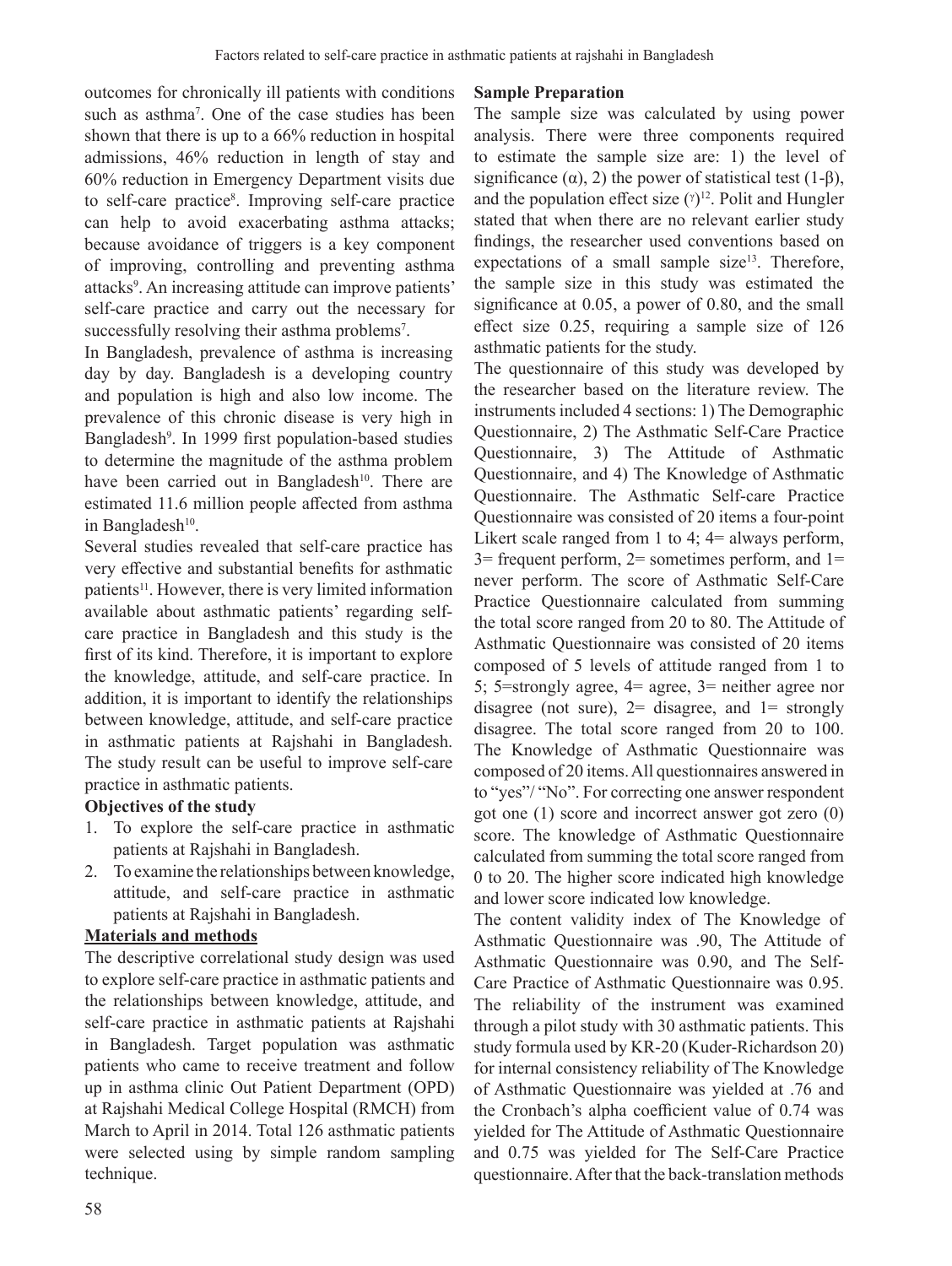were used by three bilingual translators in this study. **Ethical Clearance**: Prior collecting the data, the proposal and research instrument was approved by the Institutional Review Board (IRB) of the Faculty of Nursing, Burapha University, Thailand.

The Director of Rajshahi Medical College Hospital in Bangladesh received the IRB permission from the Faculty of Nursing, Burapha University and consented to allow this research. Data were analyzed using descriptive statistics and Pearson's correlation coefficient.

# **Results**

1. Demographic data of the sample: The mean age was 41.43 years (*SD*= 14.68) with minimum and maximum age of 18 and 80 years old. Range of age most of the asthmatic patients was between 30 to 40 years (28.6%). A majority of them were female ( $n = 82, 65.1\%$ ). Most of the asthmatic patients were married ( $n = 99, 78.6\%$ ). The majority of the respondents had primary level

of education ( $n = 81, 64.3\%$ ) and income was between 5000 to 10000 BDT (Bangladeshi Taka and 1 U.S dollar equal/ around 78 BDT) (57.9%). Occupation of the asthmatic patients' majority was housewife ( $n = 43, 34.1\%$ ). Most of the participants were severe persistent asthmatic patients ( $n = 50$ , 39.7%) and they were receiving treatment between 5 to 10 years  $(n = 51, 40.5\%)$ with minimum and maximum receiving treatment age of 1 and 60 years.

2. Self-care practice in asthmatic patients: The study findings revealed that the overall asthmatic patients' self-care practice average score was 49.63 ( $SD = 9.51$ ). Among sub scale of selfcare practice in asthmatic patients revealed that, using of asthmatic medications, preventing of asthmatic triggers, and controlling of asthmatic symptoms had the mean scores of 15.50 (*SD* = 4.31), 17.00 (SD = 4.07), and 17.11 (*SD* = 3.58) respectively and it is shown in Table 1.

| <b>Variables</b>                        | Range                 |                     | <b>SD</b><br>M |      |  |  |
|-----------------------------------------|-----------------------|---------------------|----------------|------|--|--|
|                                         | <b>Possible score</b> | <b>Actual score</b> |                |      |  |  |
| Self-care practice                      | $20 - 80$             | $22 - 70$           | 49.63          | 9.51 |  |  |
| 1. Using of asthmatic<br>medications    | $6 - 24$              | $7 - 23$            | 15.5           | 4.4  |  |  |
| 2. Preventing of asthmatic<br>triggers  | $7 - 28$              | $8 - 27$            | 17.0           | 4.1  |  |  |
| 3. Controlling of asthmatic<br>symptoms | $7 - 28$              | $7 - 25$            | 17.1           | 3.6  |  |  |

**Table 1 Mean (M), standard deviation (SD) and range of score of self-care practice in asthmatic patients (n = 126).**

3. Knowledge and attitude of asthmatic patients: Table 2 (two) illustrates that overall mean score of asthmatic patients' attitude was72.5 (*S.D* = 9.3), and the total mean scores of asthmatic patients' knowledge is 11.8 (*S.D*  $= 4.4$ ).

| asthmatic patients $(n = 126)$ |                |              |           |     |
|--------------------------------|----------------|--------------|-----------|-----|
| Variables                      | Range          | M            | <i>SD</i> |     |
|                                | Possible score | Actual score |           |     |
| Knowledge                      | $0 - 20$       | $5 - 18$     | 11.8      | 4.4 |

| Table 2 Mean (M), standard deviation (SD) and range of score of the knowledge and attitude in |  |  |  |  |  |  |  |
|-----------------------------------------------------------------------------------------------|--|--|--|--|--|--|--|
| asthmatic patients ( $n = 126$ )                                                              |  |  |  |  |  |  |  |

4. Relationships between knowledge, attitude, and self-care practice: The Pearson's correlation coefficient

Attitude 20 - 100 44 - 92 72.5 9.3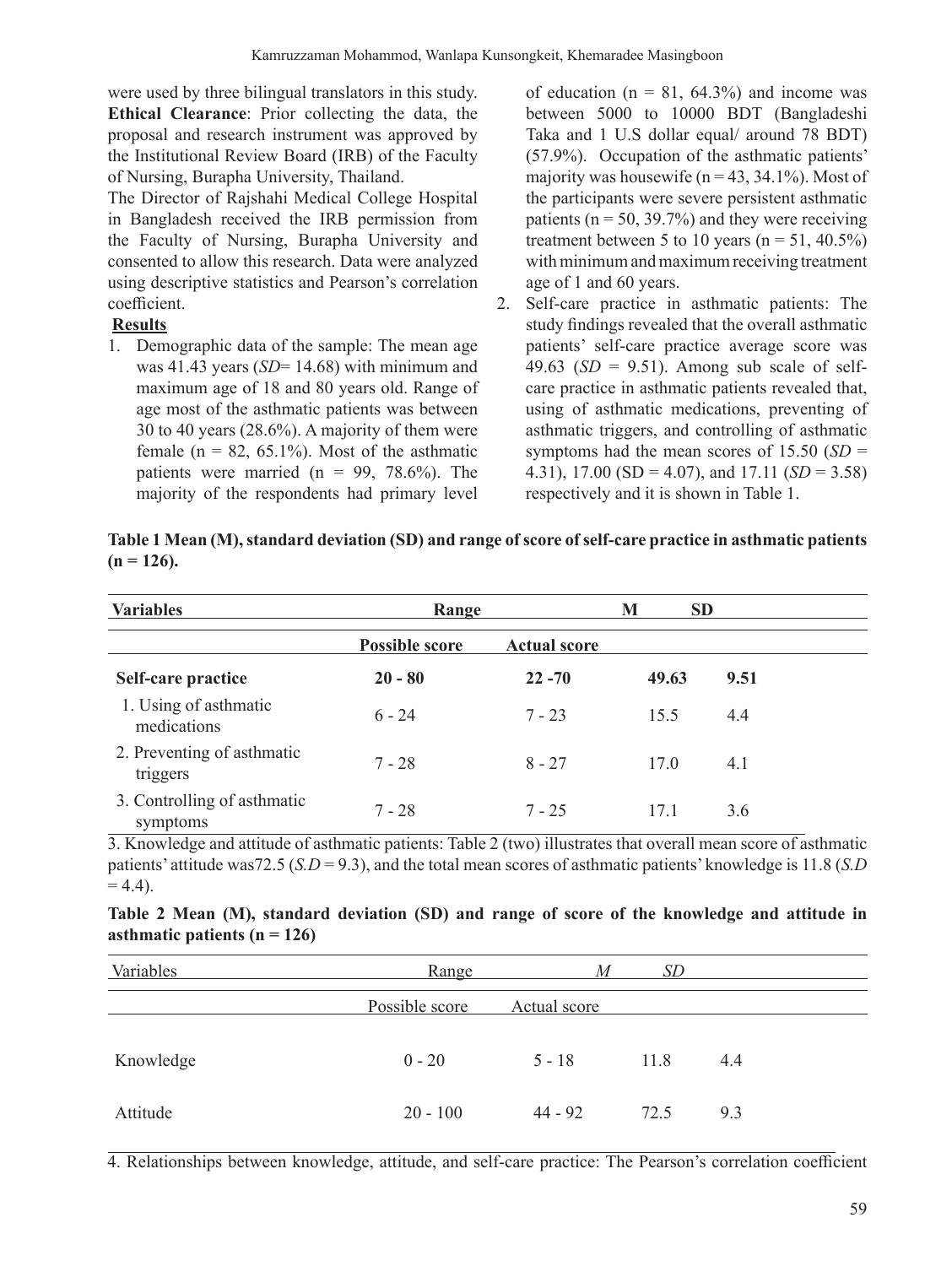used to determine the relationships. This study results revealed that attitude and self-care practice had moderately positive significant correlation ( $r = .49$ ,  $p$ ) < .01). Additionally, relationship between knowledge and self-care practice had also moderately positive significant correlation ( $r = .30$ ,  $p < .01$ ) among asthmatic patients at Rajshahi, Bangladesh and it is shown in Table 3.

Table 3 Pearson's correlation coefficients between knowledge, attitude, and self-care practice  $(n = 126)$ 

| Pearson's Correlation coefficients |          |  |  |  |  |
|------------------------------------|----------|--|--|--|--|
| Attitude                           | $0.49**$ |  |  |  |  |
| Knowledge                          | $0.30**$ |  |  |  |  |
|                                    |          |  |  |  |  |

# $p < .01$

# **Discussion**

The study findings are discussed in to two parts: 1) self-care practice of asthmatic patients, and 2) relationships between knowledge, attitude and selfcare practice in asthmatic patients.

# **1. Self-care practice of asthmatic patients**

The results indicated that overall average self-care practice was a little bit high in asthmatic patients' at Rajshahi in Bangladesh. Bloom stated that, affective domain (attitude) can help to improve psychomotor skills (self-care practice)<sup>5</sup>. There was a positive link between affective domain and psychomotor skills. Bloom, also revealed that the Psychomotor Domain was established to address skills development relating to the physical dimensions of accomplishing a task<sup>5</sup>. In addition, basic knowledge can increase more sophisticated skills and ability to perform critical understanding<sup>5</sup>. This study results depicted that the average knowledge score was a little bit high  $(M = 11.8, S.D = 4.4)$ ; however, subscale of using of asthmatic medications score was low. As result, self-care practice was affected in asthmatic patients. This study results are congruent with the theory of Taxonomy of Educational Objectives which was developed by Bloom<sup>5</sup>.

In addition, this study results indicated that selfcare practice mean scores almost half of the total score; which is reflected by some demographic characteristics. It was found that 81 (64.3%) participant was primary level of education. They cannot read well and follow the asthma guideline. Moreover, there was no evidence or previous study about self-care practice in Bangladesh. This study finding also revealed that the most of the participants were severe persistent asthmatic patients  $(n = 50, 39.7\%)$ ; it means that actually self-care

practice was low in asthmatic patients at Rajshahi in Bangladesh. Low level of income is reflected to self-care practice. The majority of the respondents  $(n = 73, 57.9%)$  had low level of income between 5000 and 10000 Bangladeshi Taka (1 U.S dollar equal/around 78 Bangladeshi Taka). In contrast, most of the participants' age were between 30 and 40 (n = 36, 28.6%) years old and young adult (n = 32, 25.4%) between 18 and 29 years old. Maximum (51,40.5%) respondents were suffering from asthma for 5-10 years. They had previously learned about some self-care practice. They informed by the doctor and registered nurse from asthma clinic. Their self-care practice had more than others; which can increase self-care practice in asthmatic patients. Consequently, average self-care practice score is slightly high found in this study results. Parvin et al., found that maximum respondents were suffering from asthma for 5-10 years which is congruent with this study finding<sup>14</sup>.

Moreover, self-care practice researched in other studies revealed that self-care practice can reduce asthma symptoms, prevent asthma triggers, and increase adherence with medication regimens<sup>15,16</sup>. In this study results are accordance with other study findings. Another study found that positive attitude toward asthma affected patients, and subsequently helped with better asthma self-care practice<sup>17</sup>. This study finding overall average attitude score was high; as a result, overall average self-care practice score was a little bit high. One other study revealed that improving both knowledge and attitudes may encourage better self-care practice among asthmatic patients<sup>18</sup>. Another study revealed that due to lack of self-care practice, as a result in poor asthma control, frequent unplanned visits to the emergency room, more hospitalizations, and an unnecessary reduction in quality of life for those who live with asthma<sup>11</sup>.

To sum up, the study findings illustrated that overall average self-care practice score is slightly high; however, actually self-care practice is not appropriate in asthmatic patients at Rajshahi in Bangladesh.

# 2. **Relationships between knowledge, attitude, and self-care practice**

**Relationship between knowledge and self-care practice:** The findings of this study reported that knowledge is moderately positively and significantly associated with self-care practice  $(r = .30, p<.01)$ . This result is in accord with the study hypothesis and answered the research questions. The finding of the study is congruent with the theory of Taxonomy of Educational Objectives which was developed by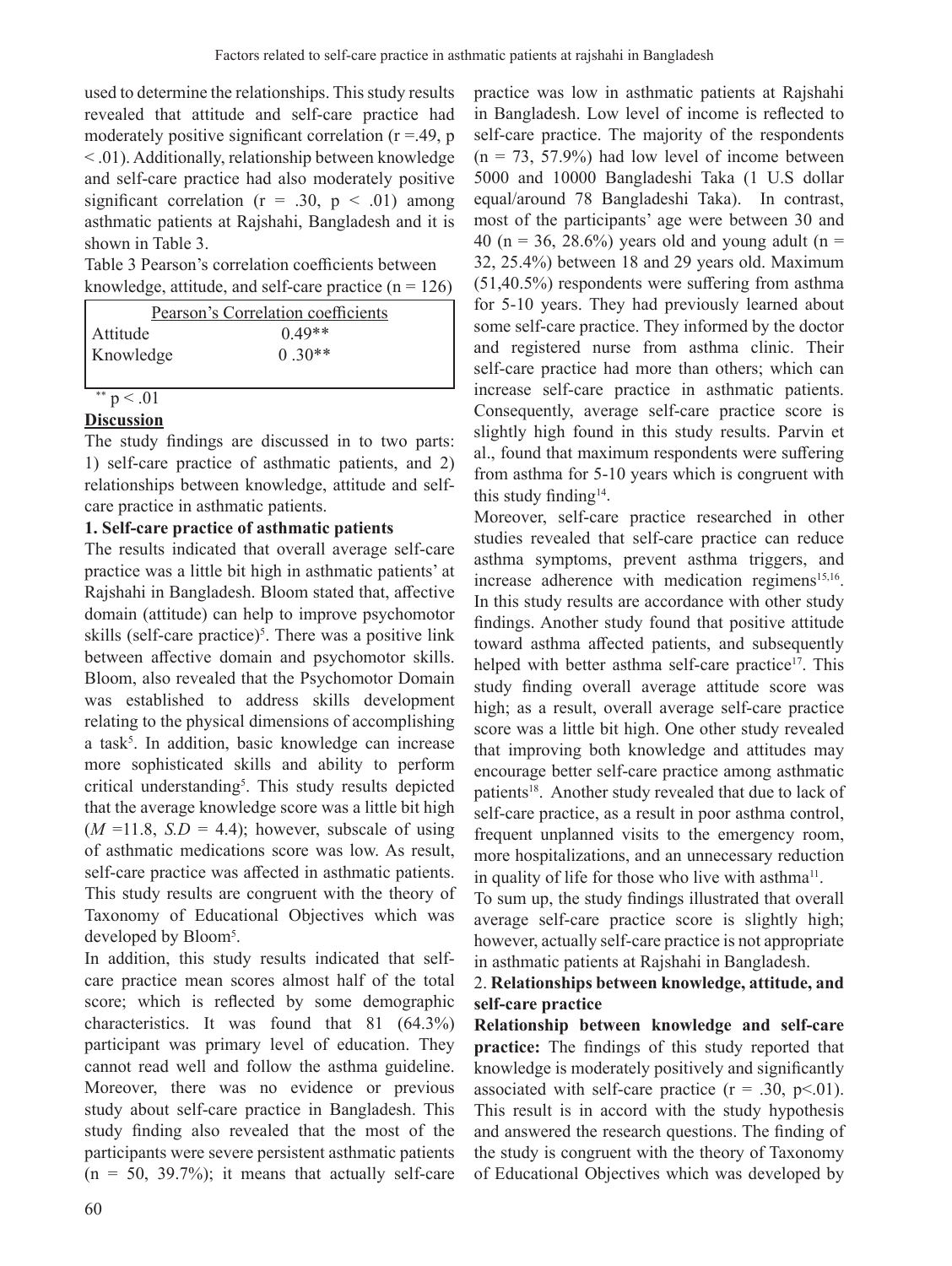Bloom5 . Knowledge represents the lowest level of learning outcomes in the cognitive domain<sup>5</sup>. Basic knowledge can increase more sophisticated skills or self-care practice and ability to perform critical understanding and there is a positive link between cognitive (knowledge) domain and psychomotor skills (self-care practice)<sup>5</sup>. In this study result congruent with the study conceptual framework; knowledge is associated with self-care practice in asthmatic patients. This study results are in accord with other study results. One study found that there is a small positive correlation between knowledge and self- care practice in asthma  $(r = 0.24, p < 0.01)^{19}$ . One other study illustrated that awareness of the patients' knowledge and practice of controlling and preventing the disease is important for planning health education activities<sup>14</sup>.

To sum up, the study result indicated that the study independent variable "knowledge" is associated with dependent variable "self-care practice" in asthmatic patients at Rajshahi in Bangladesh. There is a positive relationship between knowledge, and selfcare practice in asthmatic patients.

**Relationship between attitude and self-care practice:** The findings of this study reported that attitude is moderately positively and significantly associated with self-care practice  $(r = 0.49, p \le 0.01)$ . This result is congruent with the study hypothesis and answered the research questions. The finding of the study is also congruent with the theory of Taxonomy of Educational Objectives which was developed by Bloom as described above<sup>5</sup>. Attitude is an internal or covert feeling and emotion or selective nature of intended behavior which represents the affective domain<sup>5</sup>. Affective domain (attitude) can help to improve psychomotor skills (self-care practice) and there is a positive link between affective domain (attitude) and psychomotor skills (self-care practice)<sup>5</sup>. This study result is congruent with the study conceptual framework: attitude is associated with self-care practice in asthmatic patients.

In addition, the study findings were also congruent with previous study results. One study found that, there was a significant correlation between attitude and self-care practice<sup>20-21</sup>. According to Bloom, effective education can bring change in human behavior especially regarding positive attitudes which can increase self-care practice<sup>5</sup>. Pearson et al, stated that an increasing attitude can improve patients' selfcare practice and carry out the behaviors necessary for successfully resolving their asthma problems<sup>7</sup>. In this regard, nurses should conduct health educational programs and involve the asthmatic patients and increase attitude about self-care practice.

To sum up, the study result indicated that the study independent variable "attitude" is associated with dependent variable "self-care practice" in asthmatic patients at Rajshahi in Bangladesh. There is a positive relationship between attitude and self-care practice in asthmatic patients.

### **Conclusion**

In conclusion, the study findings revealed that overall average self-care practice score was slightly high in asthmatic patients at Rajshahi in Bangladesh. The current findings emphasize the importance of improving self-care practice in asthmatic patients at Rajshahi in Bangladesh. It is obviously stated that knowledge and attitude are important factors that can improve self-care practice in asthmatic patients. Improving knowledge can enhance positive attitude that can help to improve self-care practice.

### **Acknowledgements**

We would like to appreciate to those who are participating in this study.

**Conflict of interest:** None declared

### **Authors' Contributions**:

Data gathering and idea owner of this study:

Kamruzzaman Mohammod

Study design: Kamruzzaman Mohammod

Data gathering: Kamruzzaman Mohammod, Wanlapa Kunsongkeit

Writing and submitting manuscript: Wanlapa Kunsongkeit, Khemaradee Masingboon

Editing and approval of final draft: Kamruzzaman

Mohammod, Wanlapa Kunsongkeit